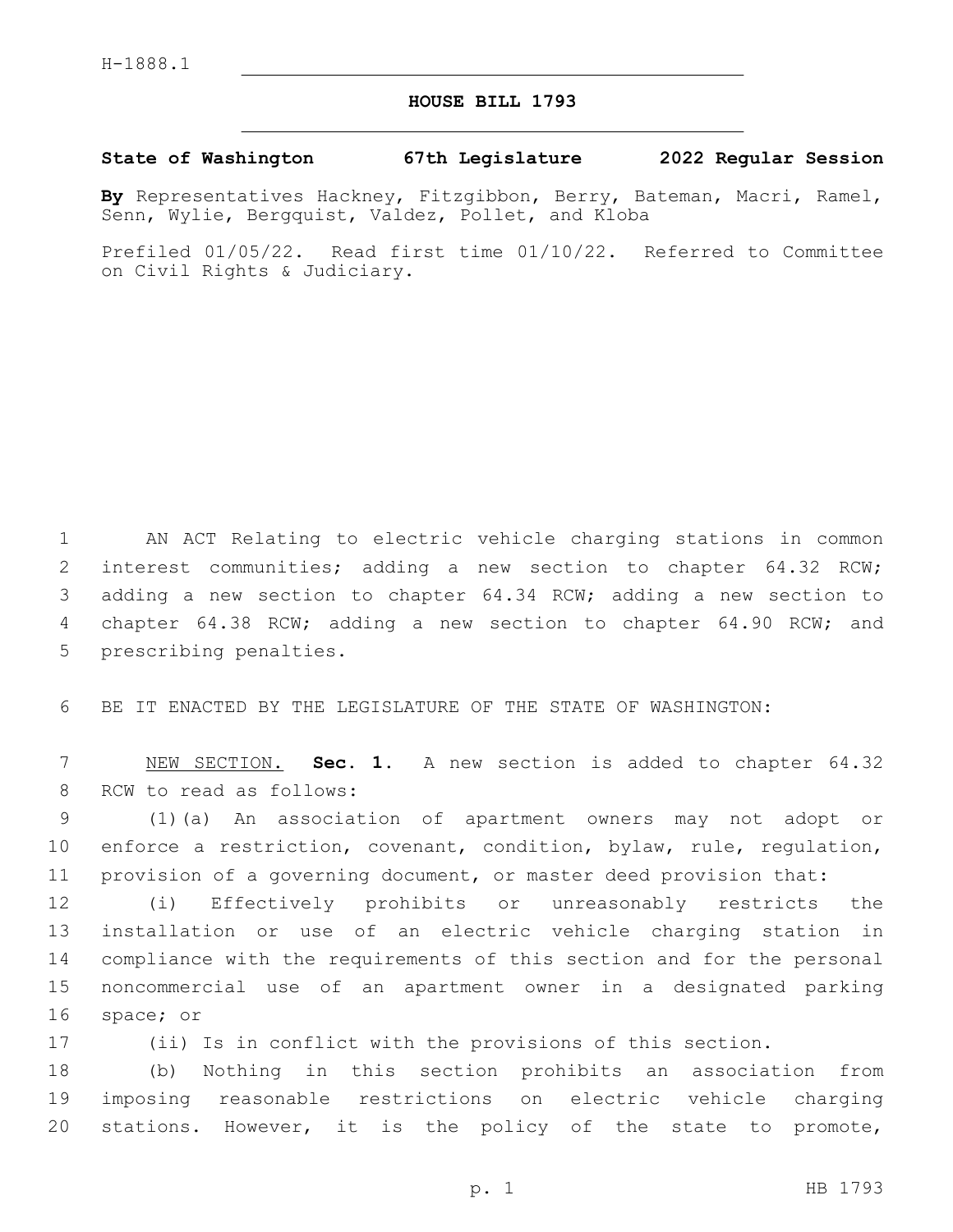encourage, and remove obstacles to the use of electric vehicle 2 charging stations.

 (2) An association of apartment owners may require an apartment owner to submit an application for approval for the installation of an electric vehicle charging station before installing the charging 6 station.

 (3)(a) If approval is required for the installation or use of an electric vehicle charging station, the application for approval must be processed and approved in the same manner as an application for 10 approval of an architectural modification.

 (b) The approval or denial of an application must be in writing 12 and must not be willfully avoided or delayed.

 (c) If an application is not denied in writing within 60 days from the date of receipt of the application, the application is deemed approved, unless that delay is the result of a reasonable 16 request for additional information.

 (d) An association of apartment owners may not assess or charge an apartment owner a fee for the placement of an electric vehicle charging station. An association may charge a reasonable fee for processing the application to approve the installation of an electric vehicle charging station, but only if such a fee exists for all applications for approval of architectural modifications.

 (4) If approval is required for the installation or use of an electric vehicle charging station, an association of apartment owners must approve the installation in a designated parking space if the installation is reasonably possible and the apartment owner agrees in 27 writing to:

 (a) Comply with the association's reasonable architectural standards applicable to the installation of the electric vehicle 30 charging station;

 (b) Engage an electrical contractor familiar with the standards for the installation of electric vehicle infrastructure to install 33 the electric vehicle charging station;

 (c)(i) Provide, within the time specified in (c)(ii) of this subsection, a certificate of insurance naming the association as an additional insured on the apartment owner's insurance policy for any claim related to the installation, maintenance, or use of the electric vehicle charging station, or, if the charging station is located in a common area under subsection (5) of this section,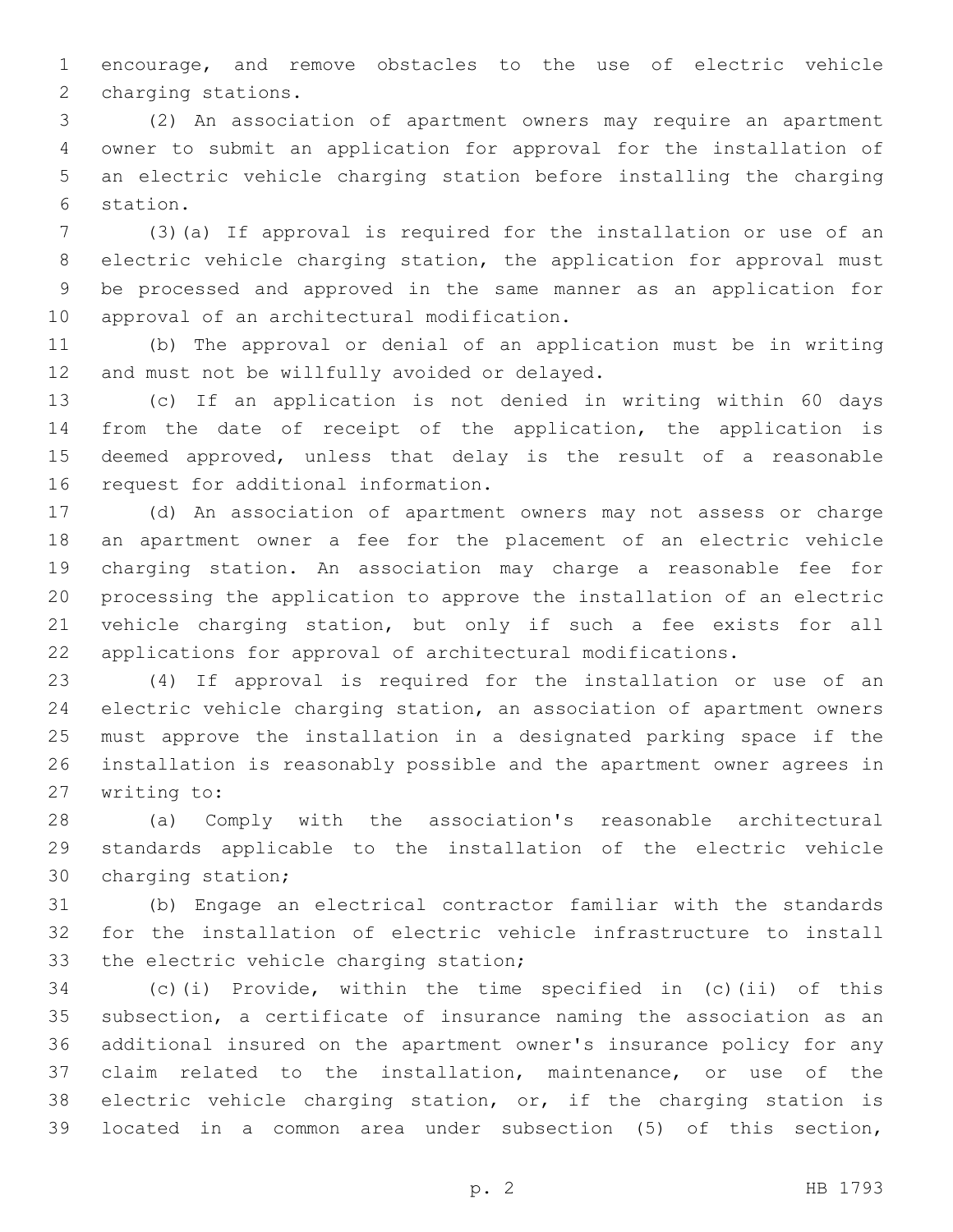reimbursement to the association for the actual cost of any increased insurance premium amount attributable to the charging station;

 (ii) A certificate of insurance required under (c)(i) of this subsection must be provided within 14 days after the association approves the installation of the electric vehicle charging station. Reimbursement for an increased insurance premium amount under (c)(i) of this subsection must be provided within 14 days after the apartment owner receives the association's invoice for the amount 9 attributable to the charging station;

 (d) Register the electric vehicle charging station with the 11 association within 30 days after installation;

 (e) Pay for the electricity usage associated with the separately 13 metered electric vehicle charging station; and

(f) Comply with the requirements of this section.

 (5) If installation of an electric vehicle charging station in a designated parking space is impossible or unreasonably expensive, an association of apartment owners may authorize the installation of an electric vehicle charging station for the exclusive use of an apartment owner in a common area that is not a limited common area designated for the use of that owner. In such cases, the association may enter into a license agreement with the owner for the use of the space in a common area, and the owner must comply with the 23 requirements of this section.

 (6)(a) An apartment owner must obtain any permit or approval for an electric vehicle charging station as required by the local government in which the common interest community is located and comply with all relevant building codes and safety standards.

 (b) An electric vehicle charging station must meet all applicable health and safety standards and requirements imposed by national, state, or local authorities, and all other applicable zoning, land use or other ordinances, building codes, or land use permits.

 (7)(a) Unless otherwise agreed to by written contract with the association, an apartment owner is responsible for the costs of 34 installing an electric vehicle charging station.

 (b) An electric vehicle charging station installed at the apartment owner's cost is property of the apartment owner. Upon sale of the apartment, if the charging station is removable, the apartment owner may either remove it or sell it to the buyer of the apartment or to the association for an agreed price. Nothing in this subsection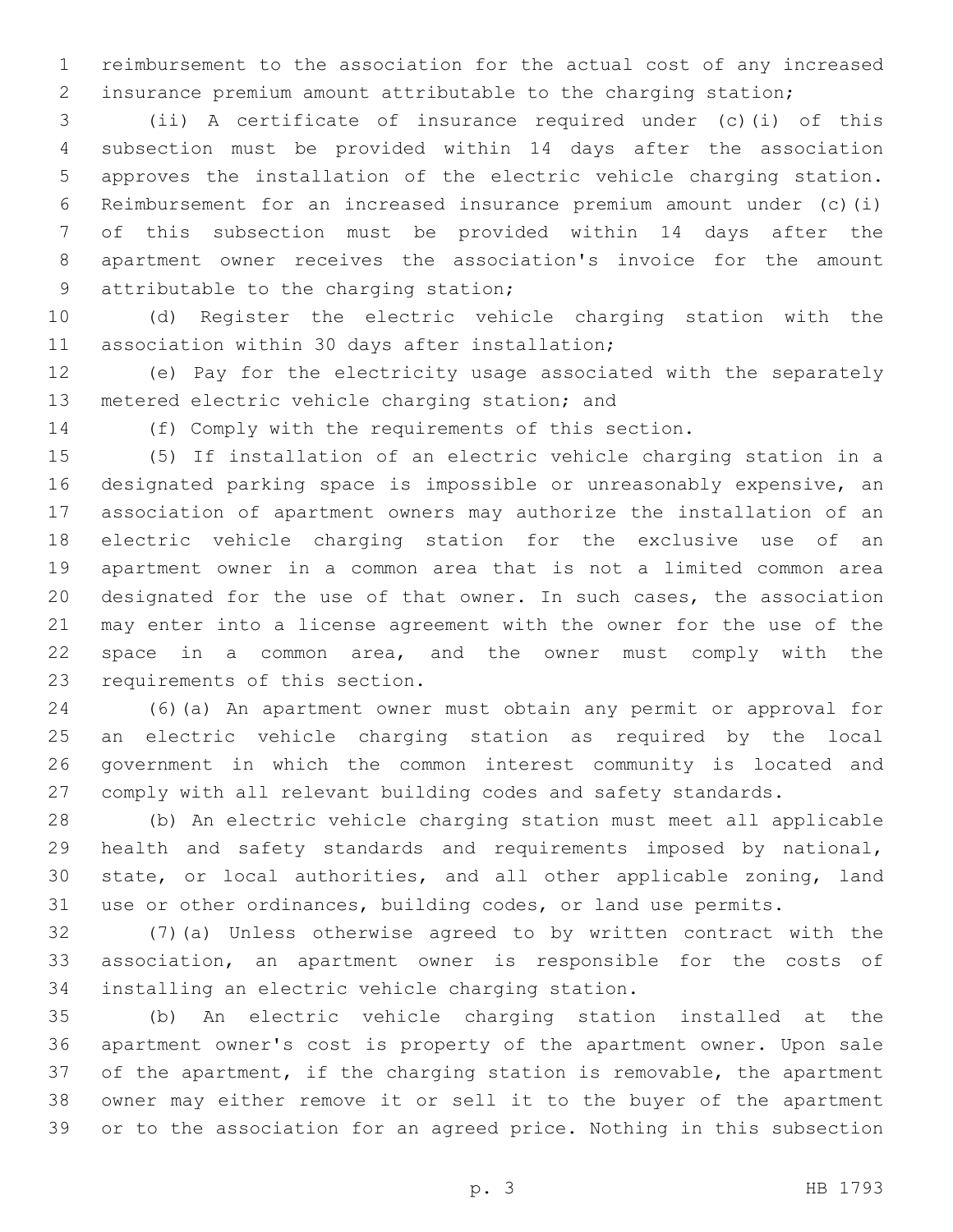requires the buyer or the association to purchase the electric 2 vehicle charging station.

 (8) An apartment owner must disclose to any prospective buyers of 4 the unit:

 (a) The existence of an electric vehicle charging station and the related responsibilities of the owner under this section; and

 (b) Whether the electric vehicle charging station is removable and whether the owner intends to remove the charging station in order to install it at the owner's new place of residence.

 (9) The owner and each successive owner of an electric vehicle 11 charging station is responsible for:

 (a) Costs for the maintenance, repair, and replacement of the electric vehicle charging station up until the station is removed;

 (b) Costs for damage to the electric vehicle charging station, common area, or limited common area resulting from the installation, maintenance, repair, removal, or replacement of the electric vehicle 17 charging station;

 (c) The cost of electricity associated with the electric vehicle 19 charging station;

 (d) Obtaining and maintaining an insurance policy that meets the requirements in subsection (4)(c) of this section;

 (e) If the owner decides to remove the electric vehicle charging station, costs for the removal and the restoration of the common area 24 or limited common area after the removal; and

 (f) Removing the electric vehicle charging station if reasonably necessary for the repair, maintenance, or replacement of the common 27 area or limited common area.

 (10) If an association of apartment owners reasonably determines that the cumulative use of electricity in the common interest community attributable to the installation and use of electric vehicle charging stations requires the installation of additional infrastructure improvements to provide the community with a 33 sufficient supply of electricity, the association may assess the cost of the infrastructure improvements against each apartment owner that has, or will, install an electric vehicle charging station.

 (11) An association of apartment owners may install an electric vehicle charging station in the common areas for the use of all apartment owners and, in that case, the association must develop appropriate terms of use for the charging station.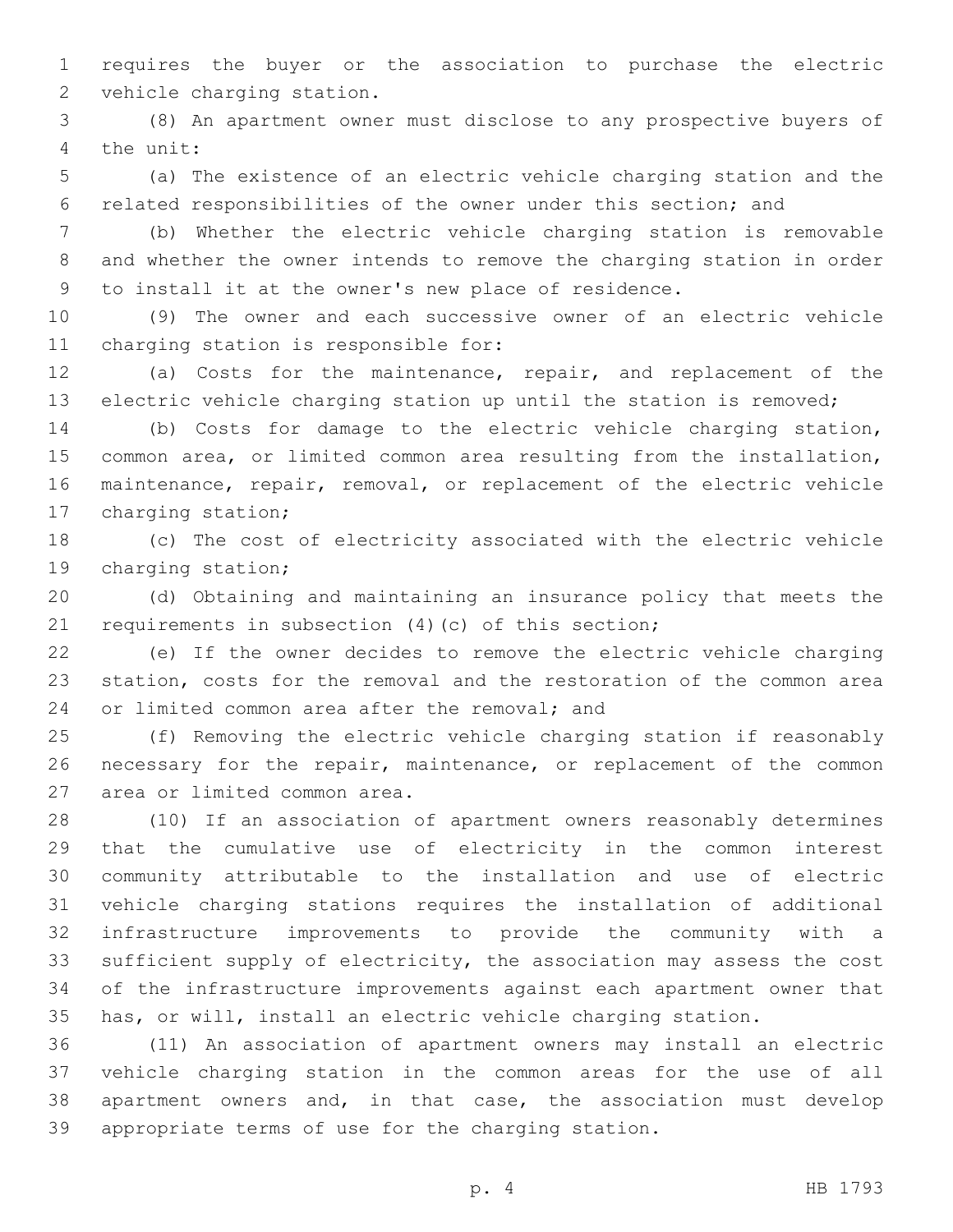(12) An association of apartment owners may create a new parking space where one did not previously exist to facilitate the installation of an electric vehicle charging station.

 (13)(a) An association of apartment owners that willfully violates this section is liable to the apartment owner for actual damages, and shall pay a civil penalty to the apartment owner in an 7 amount not to exceed \$1,000.

 (b) In any action by an apartment owner requesting to have an electric vehicle charging station installed and seeking to enforce compliance with this section, the court shall award reasonable attorneys' fees and costs to any prevailing apartment owner.

 (14) The definitions in this subsection apply throughout this section unless the context clearly requires otherwise.

 (a) "Designated parking space" means a parking space that is specifically designated for use by a particular apartment owner, including a garage, a deeded parking space, and a parking space in a limited common area that is restricted for use by one or more 18 apartment owners.

 (b) "Electric vehicle charging station" means a station that delivers electricity from a source outside an electric vehicle into one or more electric vehicles. An electric vehicle charging station may include several charge points simultaneously connecting several electric vehicles to the station and any related equipment needed to 24 facilitate charging plug-in electric vehicles.

 (c) "Reasonable restriction" means a restriction that does not significantly increase the cost of an electric vehicle charging station or significantly decrease its efficiency or specified 28 performance.

 NEW SECTION. **Sec. 2.** A new section is added to chapter 64.34 30 RCW to read as follows:

 (1)(a) A unit owners' association may not adopt or enforce a restriction, covenant, condition, bylaw, rule, regulation, provision of a governing document, or master deed provision that:

 (i) Effectively prohibits or unreasonably restricts the installation or use of an electric vehicle charging station in compliance with the requirements of this section and for the personal noncommercial use of a unit owner, within the boundaries of a unit or 38 in a designated parking space; or

(ii) Is in conflict with the provisions of this section.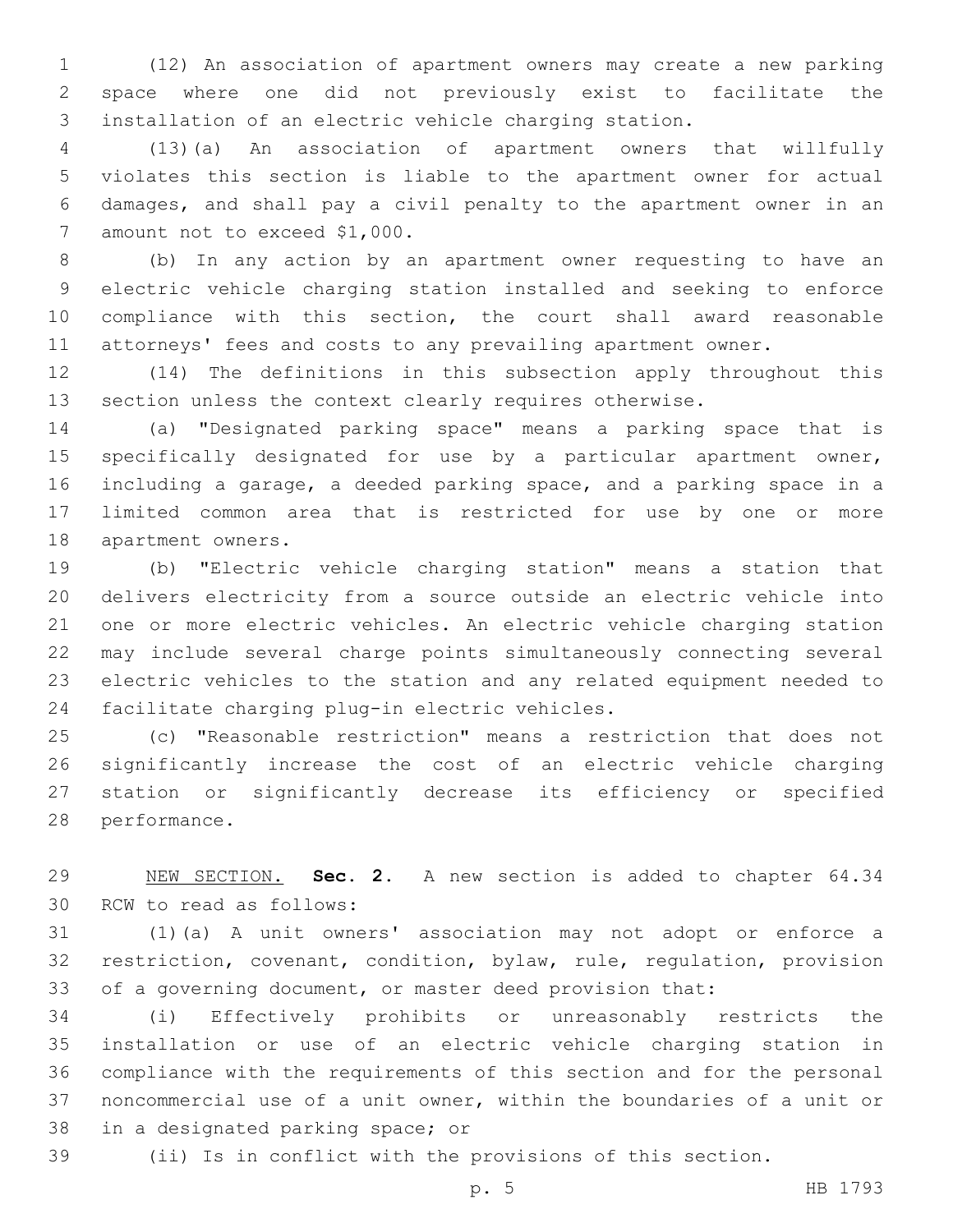(b) Nothing in this section prohibits an association from imposing reasonable restrictions on electric vehicle charging stations. However, it is the policy of the state to promote, encourage, and remove obstacles to the use of electric vehicle 5 charging stations.

 (2) A unit owners' association may require a unit owner to submit an application for approval for the installation of an electric vehicle charging station before installing the charging station.

 (3)(a) If approval is required for the installation or use of an 10 electric vehicle charging station, the application for approval must be processed and approved in the same manner as an application for 12 approval of an architectural modification.

 (b) The approval or denial of an application must be in writing 14 and must not be willfully avoided or delayed.

 (c) If an application is not denied in writing within 60 days from the date of receipt of the application, the application is deemed approved, unless that delay is the result of a reasonable 18 request for additional information.

 (d) A unit owners' association may not assess or charge a unit owner a fee for the placement of an electric vehicle charging station. An association may charge a reasonable fee for processing the application to approve the installation of an electric vehicle charging station, but only if such a fee exists for all applications 24 for approval of architectural modifications.

 (4) If approval is required for the installation or use of an electric vehicle charging station, a unit owners' association must approve the installation within the boundaries of a unit or in a designated parking space if the installation is reasonably possible 29 and the unit owner agrees in writing to:

 (a) Comply with the association's reasonable architectural standards applicable to the installation of the electric vehicle 32 charging station;

 (b) Engage an electrical contractor familiar with the standards for the installation of electric vehicle infrastructure to install 35 the electric vehicle charging station;

 (c)(i) Provide, within the time specified in (c)(ii) of this subsection, a certificate of insurance naming the association as an additional insured on the unit owner's insurance policy for any claim related to the installation, maintenance, or use of the electric vehicle charging station, or, if the charging station is located on a

p. 6 HB 1793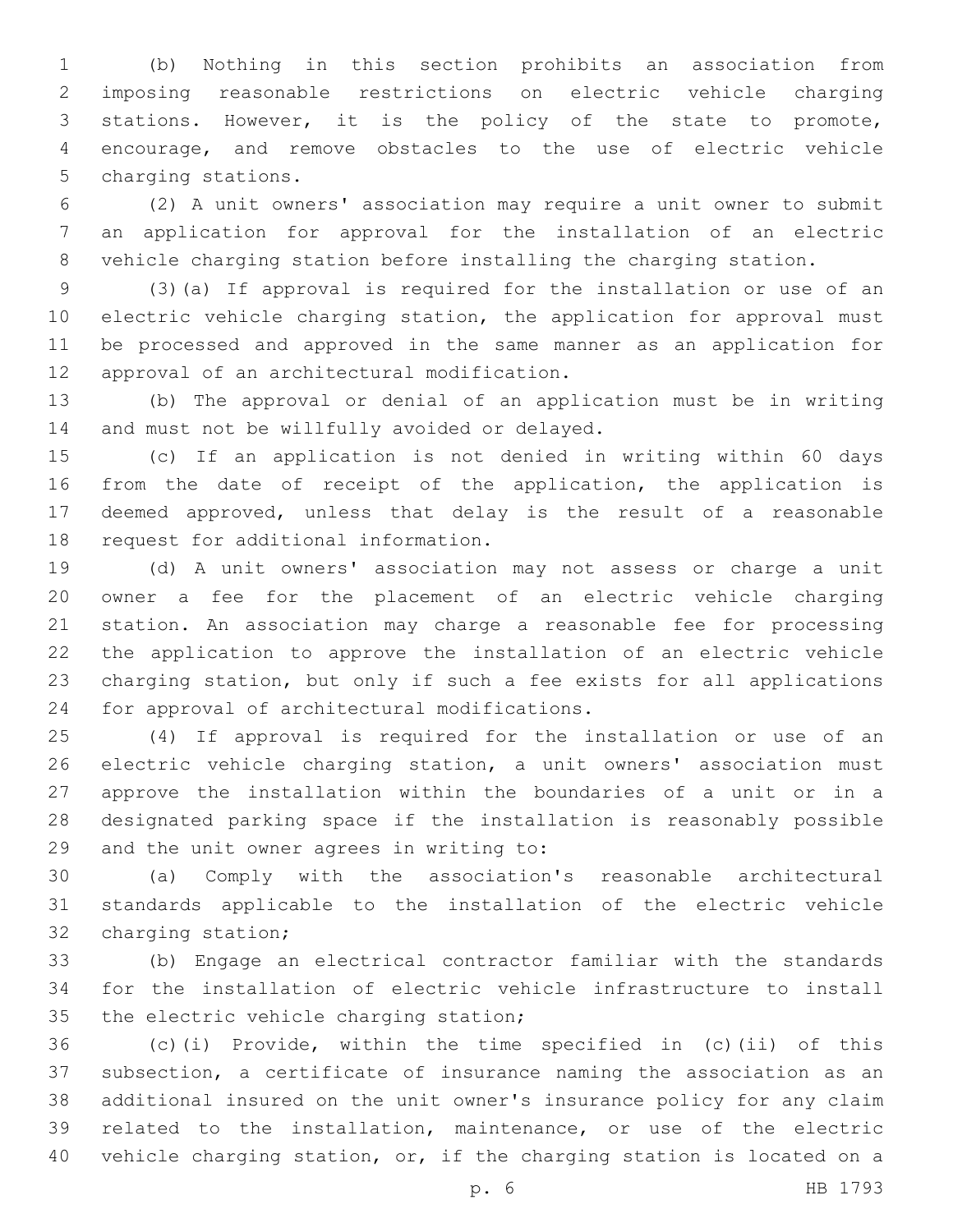common element under subsection (5) of this section, reimbursement to the association for the actual cost of any increased insurance premium amount attributable to the charging station;

 (ii) A certificate of insurance required under (c)(i) of this subsection must be provided within 14 days after the association approves the installation of the electric vehicle charging station. Reimbursement for an increased insurance premium amount under (c)(i) of this subsection must be provided within 14 days after the unit owner receives the association's invoice for the amount attributable 10 to the charging station;

 (d) Register the electric vehicle charging station with the 12 association within 30 days after installation;

 (e) Pay for the electricity usage associated with the separately 14 metered electric vehicle charging station; and

(f) Comply with the requirements of this section.

 (5) If installation of an electric vehicle charging station within the boundaries of a unit or in a designated parking space is impossible or unreasonably expensive, a unit owners' association may authorize the installation of an electric vehicle charging station for the exclusive use of a unit owner in a common element that is not a limited common element designated for the use of that owner. In such cases, the association may enter into a license agreement with the owner for the use of the space in a common element, and the owner must comply with the requirements of this section.

 (6)(a) A unit owner must obtain any permit or approval for an electric vehicle charging station as required by the local government in which the common interest community is located and comply with all 28 relevant building codes and safety standards.

 (b) An electric vehicle charging station must meet all applicable health and safety standards and requirements imposed by national, state, or local authorities, and all other applicable zoning, land use or other ordinances, building codes, or land use permits.

 (7)(a) Unless otherwise agreed to by written contract with the unit owners' association, a unit owner is responsible for the costs of installing an electric vehicle charging station.

 (b) An electric vehicle charging station installed at the unit owner's cost is property of the unit owner. Upon sale of the unit, if the charging station is removable, the unit owner may either remove it or sell it to the buyer of the unit or to the association for an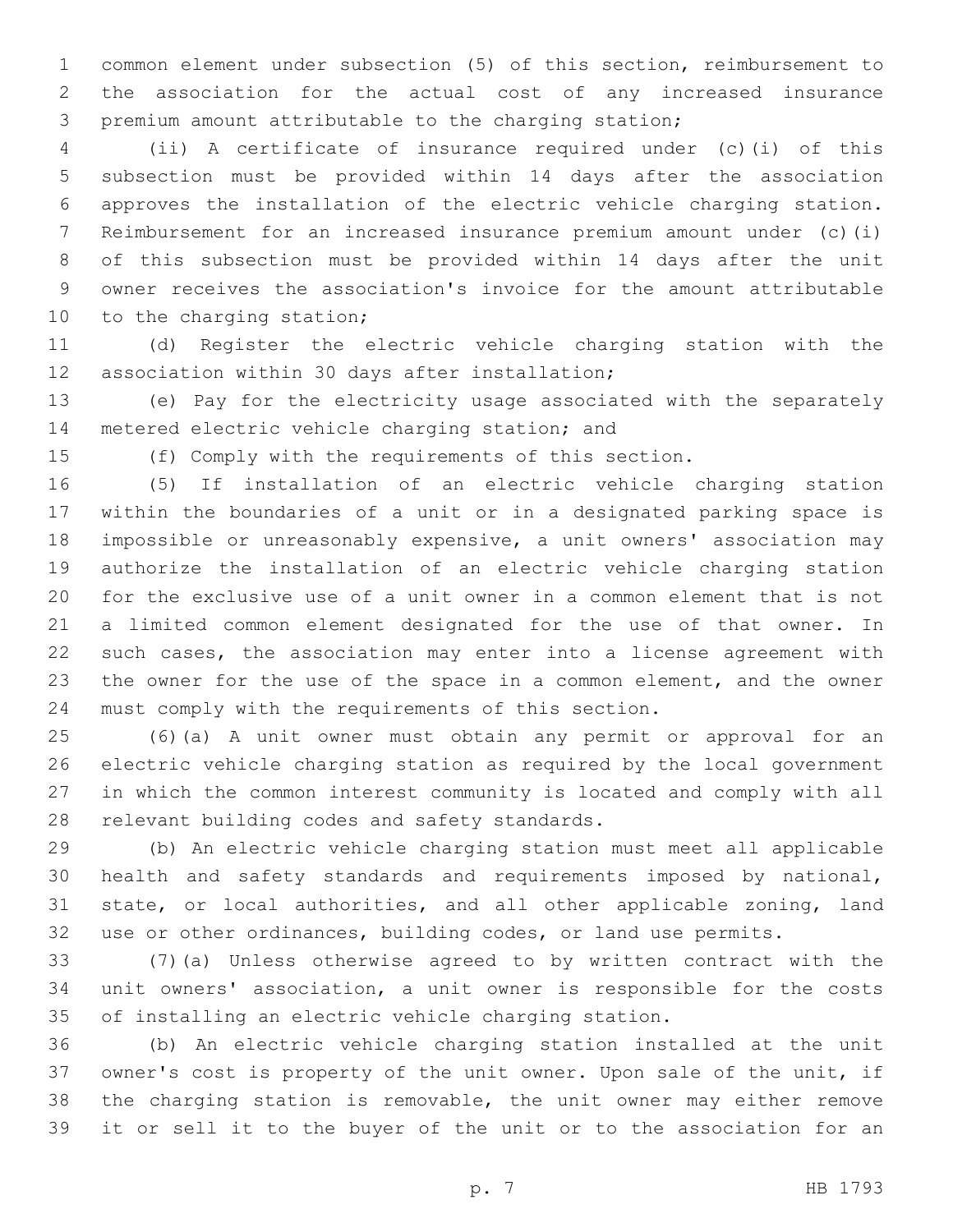agreed price. Nothing in this subsection requires the buyer or the association to purchase the electric vehicle charging station.

 (8) A unit owner must disclose to any prospective buyers of the 4 unit:

 (a) The existence of an electric vehicle charging station and the related responsibilities of the owner under this section; and

 (b) Whether the electric vehicle charging station is removable and whether the owner intends to remove the charging station in order to install it at the owner's new place of residence.

 (9) The owner and each successive owner of an electric vehicle 11 charging station is responsible for:

 (a) Costs for the maintenance, repair, and replacement of the electric vehicle charging station up until the station is removed;

 (b) Costs for damage to the electric vehicle charging station, common element, or limited common element resulting from the installation, maintenance, repair, removal, or replacement of the 17 electric vehicle charging station;

 (c) The cost of electricity associated with the electric vehicle 19 charging station;

 (d) Obtaining and maintaining an insurance policy that meets the requirements in subsection (4)(c) of this section;

 (e) If the owner decides to remove the electric vehicle charging station, costs for the removal and the restoration of the common element or limited common element after the removal; and

 (f) Removing the electric vehicle charging station if reasonably 26 necessary for the repair, maintenance, or replacement of the common 27 element or limited common element.

 (10) If a unit owners' association reasonably determines that the cumulative use of electricity in the common interest community attributable to the installation and use of electric vehicle charging stations requires the installation of additional infrastructure improvements to provide the community with a sufficient supply of electricity, the association may assess the cost of the infrastructure improvements against each unit owner that has, or will, install an electric vehicle charging station.

 (11) A unit owners' association may install an electric vehicle charging station in the common elements for the use of all unit owners and, in that case, the association must develop appropriate 39 terms of use for the charging station.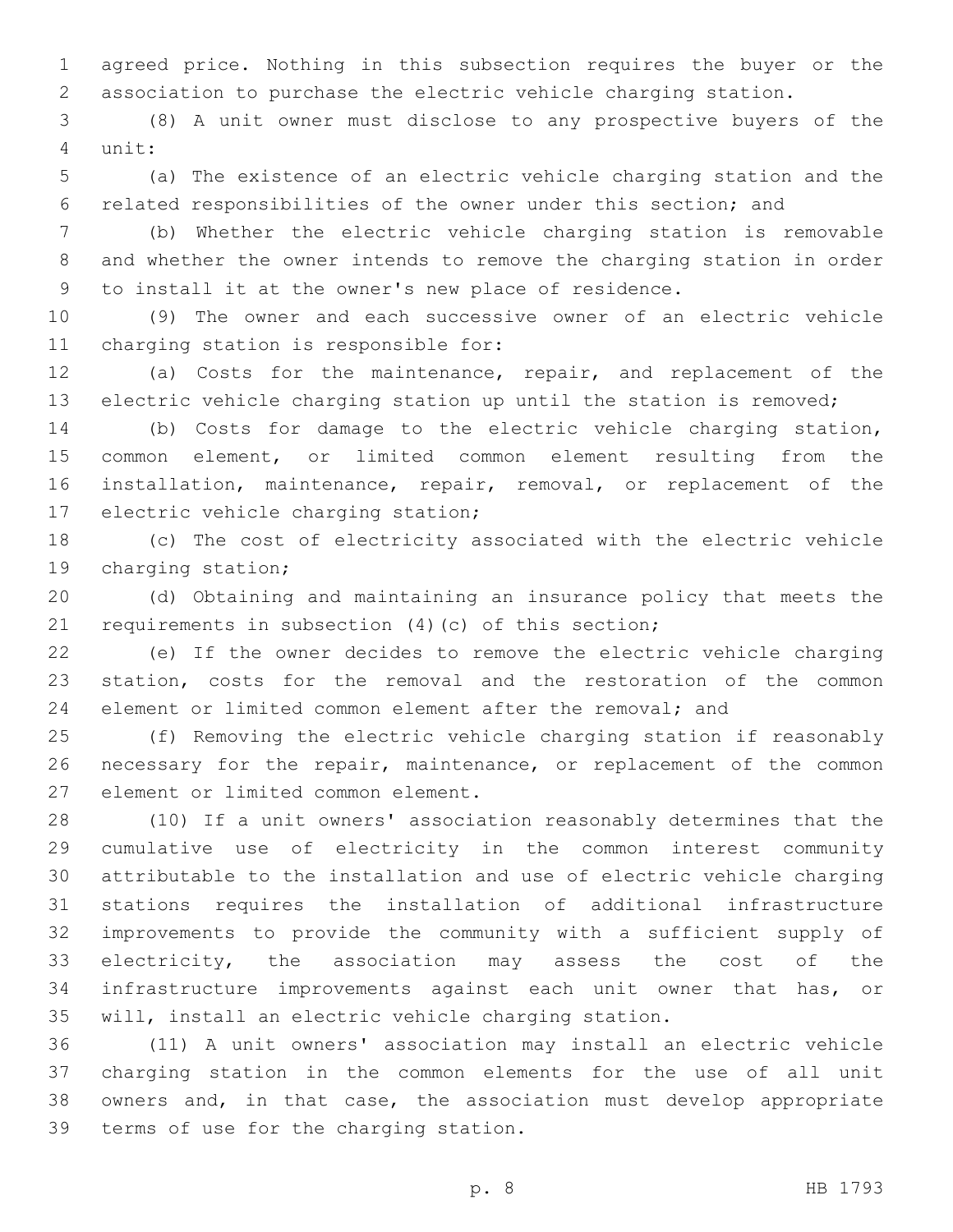(12) A unit owners' association may create a new parking space where one did not previously exist to facilitate the installation of 3 an electric vehicle charging station.

 (13)(a) A unit owners' association that willfully violates this section is liable to the unit owner for actual damages, and shall pay a civil penalty to the unit owner in an amount not to exceed \$1,000.

 (b) In any action by a unit owner requesting to have an electric vehicle charging station installed and seeking to enforce compliance with this section, the court shall award reasonable attorneys' fees 10 and costs to any prevailing unit owner.

 (14) The definitions in this subsection apply throughout this section unless the context clearly requires otherwise.

 (a) "Designated parking space" means a parking space that is specifically designated for use by a particular unit owner, including a garage, a deeded parking space, and a parking space in a limited common element that is restricted for use by one or more unit owners.

 (b) "Electric vehicle charging station" means a station that delivers electricity from a source outside an electric vehicle into one or more electric vehicles. An electric vehicle charging station may include several charge points simultaneously connecting several electric vehicles to the station and any related equipment needed to 22 facilitate charging plug-in electric vehicles.

 (c) "Reasonable restriction" means a restriction that does not significantly increase the cost of an electric vehicle charging station or significantly decrease its efficiency or specified 26 performance.

 NEW SECTION. **Sec. 3.** A new section is added to chapter 64.38 28 RCW to read as follows:

 (1)(a) A homeowners' association may not adopt or enforce a restriction, covenant, condition, bylaw, rule, regulation, provision of a governing document, or master deed provision that:

 (i) Effectively prohibits or unreasonably restricts the installation or use of an electric vehicle charging station in compliance with the requirements of this section and for the personal noncommercial use of a lot owner, within the boundaries of a lot or 36 in a designated parking space; or

(ii) Is in conflict with the provisions of this section.

 (b) Nothing in this section prohibits an association from imposing reasonable restrictions on electric vehicle charging

p. 9 HB 1793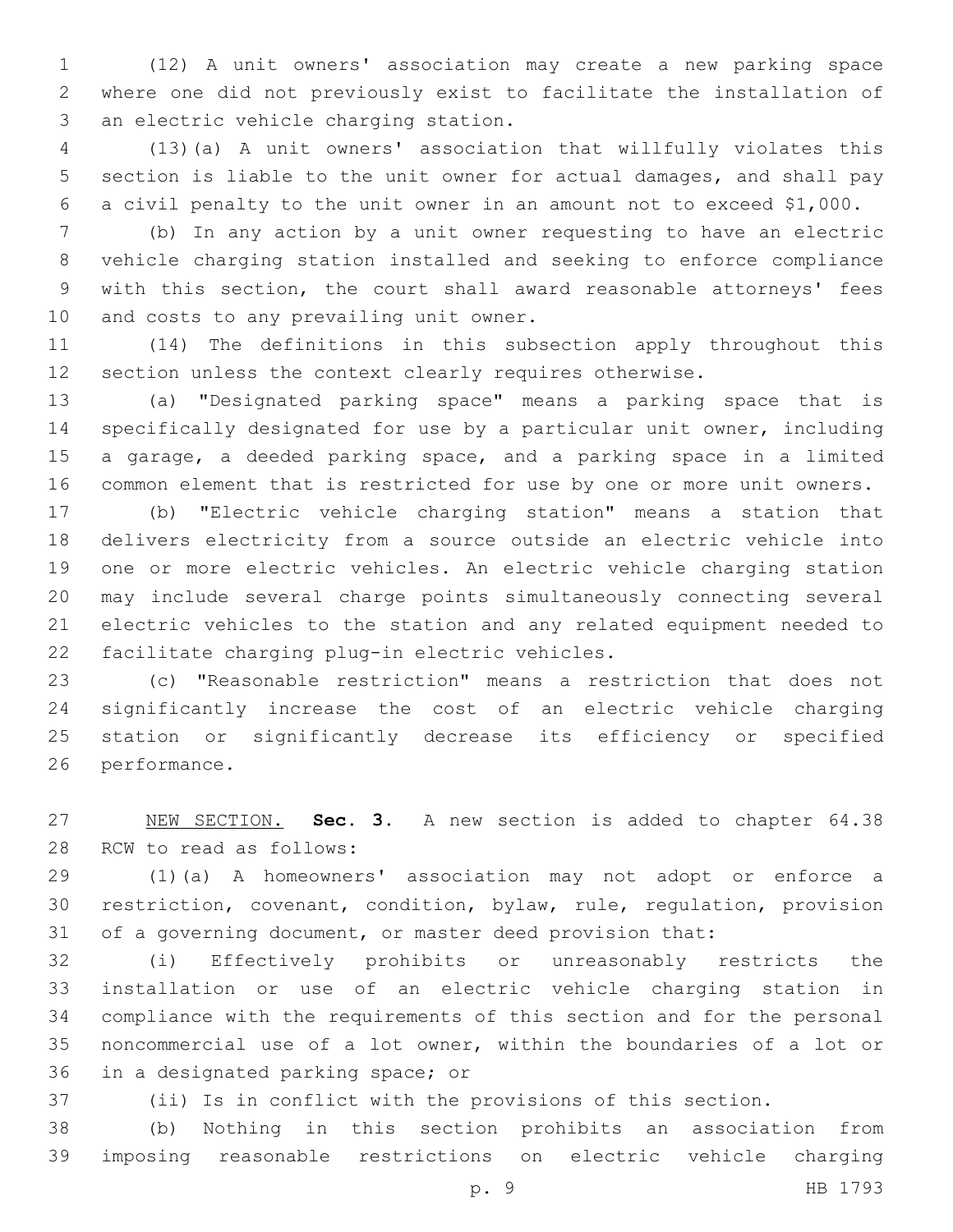stations. However, it is the policy of the state to promote, encourage, and remove obstacles to the use of electric vehicle 3 charging stations.

 (2) A homeowners' association may require a lot owner to submit an application for approval for the installation of an electric vehicle charging station before installing the charging station.

 (3)(a) If approval is required for the installation or use of an electric vehicle charging station, the application for approval must be processed and approved in the same manner as an application for 10 approval of an architectural modification.

 (b) The approval or denial of an application must be in writing 12 and must not be willfully avoided or delayed.

 (c) If an application is not denied in writing within 60 days from the date of receipt of the application, the application is deemed approved, unless that delay is the result of a reasonable 16 request for additional information.

 (d) A homeowners' association may not assess or charge a lot owner a fee for the placement of an electric vehicle charging station. An association may charge a reasonable fee for processing the application to approve the installation of an electric vehicle charging station, but only if such a fee exists for all applications 22 for approval of architectural modifications.

 (4) If approval is required for the installation or use of an electric vehicle charging station, a homeowners' association must approve the installation within the boundaries of a lot or in a designated parking space if the installation is reasonably possible 27 and the lot owner agrees in writing to:

 (a) Comply with the association's reasonable architectural standards applicable to the installation of the electric vehicle 30 charging station;

 (b) Engage an electrical contractor familiar with the standards for the installation of electric vehicle infrastructure to install 33 the electric vehicle charging station;

 (c)(i) Provide, within the time specified in (c)(ii) of this subsection, a certificate of insurance naming the association as an additional insured on the lot owner's insurance policy for any claim related to the installation, maintenance, or use of the electric vehicle charging station, or, if the charging station is located on a common area under subsection (5) of this section, reimbursement to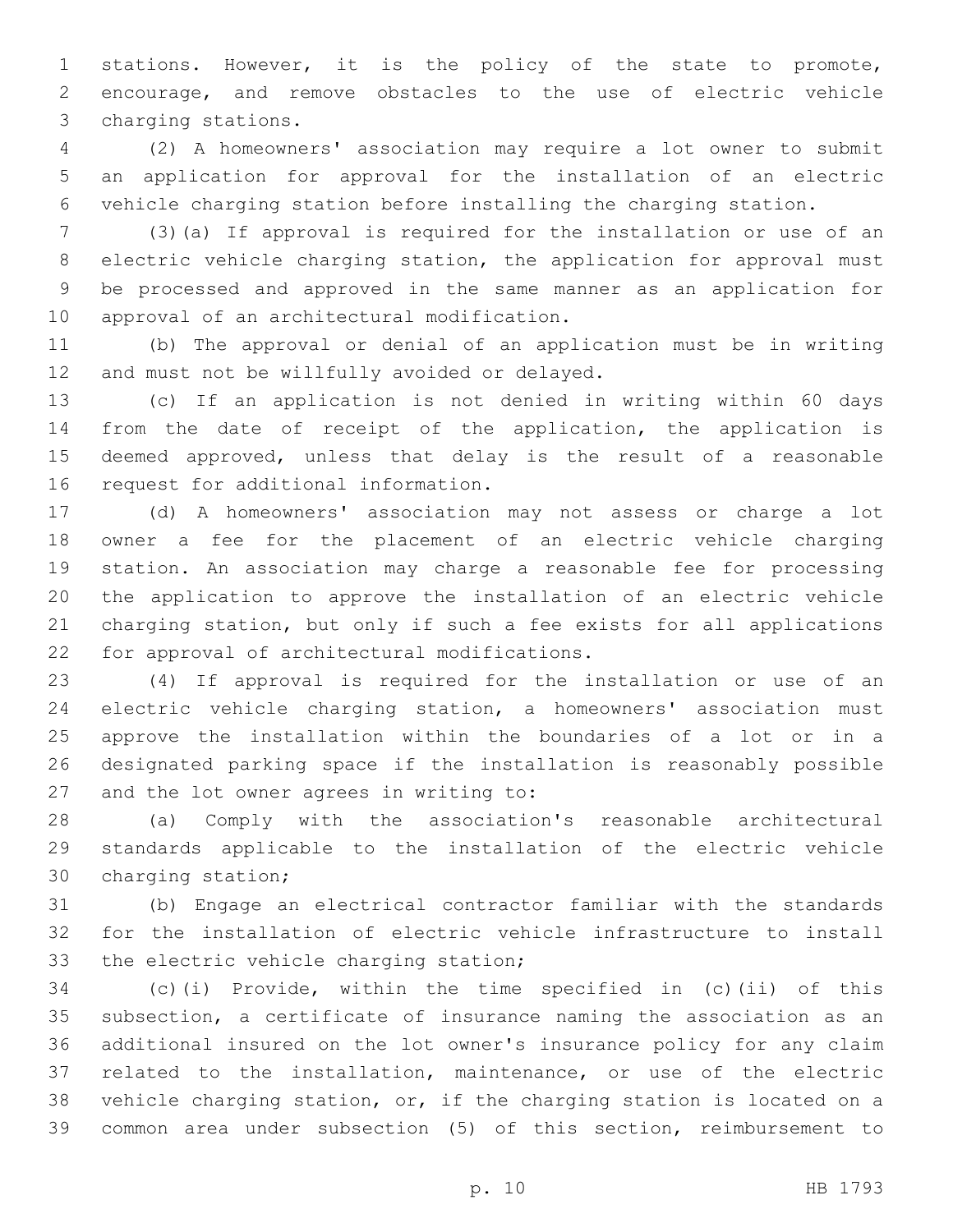the association for the actual cost of any increased insurance premium amount attributable to the charging station;

 (ii) A certificate of insurance required under (c)(i) of this subsection must be provided within 14 days after the association approves the installation of the electric vehicle charging station. Reimbursement for an increased insurance premium amount under (c)(i) of this subsection must be provided within 14 days after the lot owner receives the association's invoice for the amount attributable 9 to the charging station;

 (d) Register the electric vehicle charging station with the 11 association within 30 days after installation;

 (e) Pay for the electricity usage associated with the separately 13 metered electric vehicle charging station; and

(f) Comply with the requirements of this section.

 (5) If installation of an electric vehicle charging station within the boundaries of a unit or in a designated parking space is impossible or unreasonably expensive, a homeowners' association may authorize the installation of an electric vehicle charging station for the exclusive use of a lot owner in a common area that is not a limited common area designated for the use of that owner. In such cases, the association may enter into a license agreement with the owner for the use of the space in a common area, and the owner must 23 comply with the requirements of this section.

 (6)(a) A lot owner must obtain any permit or approval for an electric vehicle charging station as required by the local government in which the common interest community is located and comply with all 27 relevant building codes and safety standards.

 (b) An electric vehicle charging station must meet all applicable health and safety standards and requirements imposed by national, state, or local authorities, and all other applicable zoning, land use or other ordinances, building codes, or land use permits.

 (7)(a) Unless otherwise agreed to by written contract with the homeowners' association, a lot owner is responsible for the costs of 34 installing an electric vehicle charging station.

 (b) An electric vehicle charging station installed at the lot owner's cost is property of the lot owner. Upon sale of the lot, if the charging station is removable, the lot owner may either remove it or sell it to the buyer of the lot or to the association for an agreed price. Nothing in this subsection requires the buyer or the association to purchase the electric vehicle charging station.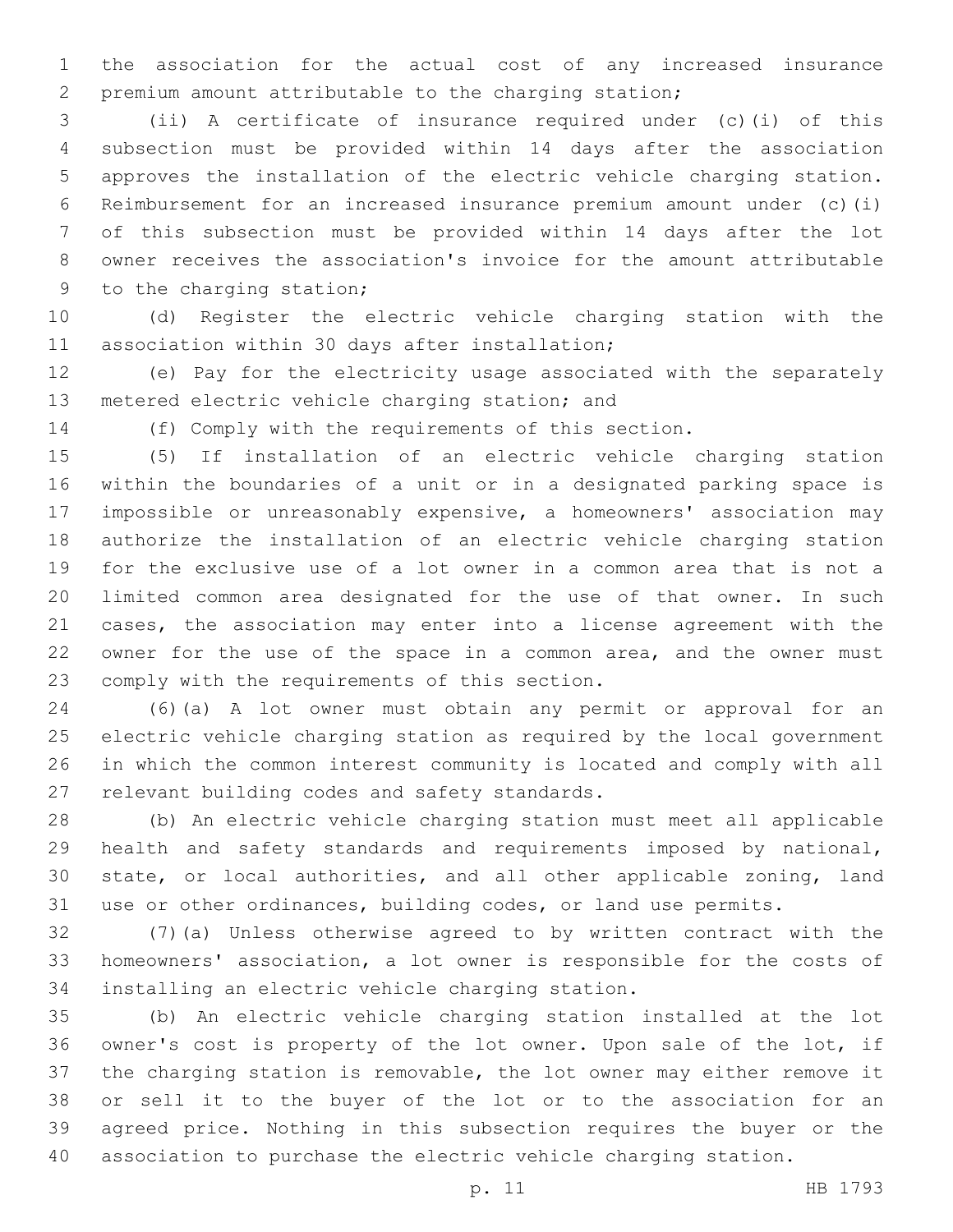(8) A lot owner must disclose to any prospective buyers of the  $2 \cdot \text{lot:}$ 

 (a) The existence of an electric vehicle charging station and the related responsibilities of the owner under this section; and

 (b) Whether the electric vehicle charging station is removable and whether the owner intends to remove the charging station in order to install it at the owner's new place of residence.

 (9) The owner and each successive owner of an electric vehicle 9 charging station is responsible for:

 (a) Costs for the maintenance, repair, and replacement of the electric vehicle charging station up until the station is removed;

 (b) Costs for damage to the electric vehicle charging station, common area, or limited common area resulting from the installation, maintenance, repair, removal, or replacement of the electric vehicle 15 charging station;

 (c) The cost of electricity associated with the electric vehicle 17 charging station;

 (d) Obtaining and maintaining an insurance policy that meets the requirements in subsection (4)(c) of this section;

 (e) If the owner decides to remove the electric vehicle charging station, costs for the removal and the restoration of the common area 22 or limited common area after the removal: and

 (f) Removing the electric vehicle charging station if reasonably necessary for the repair, maintenance, or replacement of the common 25 area or limited common area.

 (10) If a homeowners' association reasonably determines that the cumulative use of electricity in the common interest community attributable to the installation and use of electric vehicle charging stations requires the installation of additional infrastructure improvements to provide the community with a sufficient supply of electricity, the association may assess the cost of the infrastructure improvements against each lot owner that has, or will, 33 install an electric vehicle charging station.

 (11) A homeowners' association may install an electric vehicle charging station in the common area for the use of all lot owners and, in that case, the association must develop appropriate terms of 37 use for the charging station.

 (12) A homeowners' association may create a new parking space where one did not previously exist to facilitate the installation of 40 an electric vehicle charging station.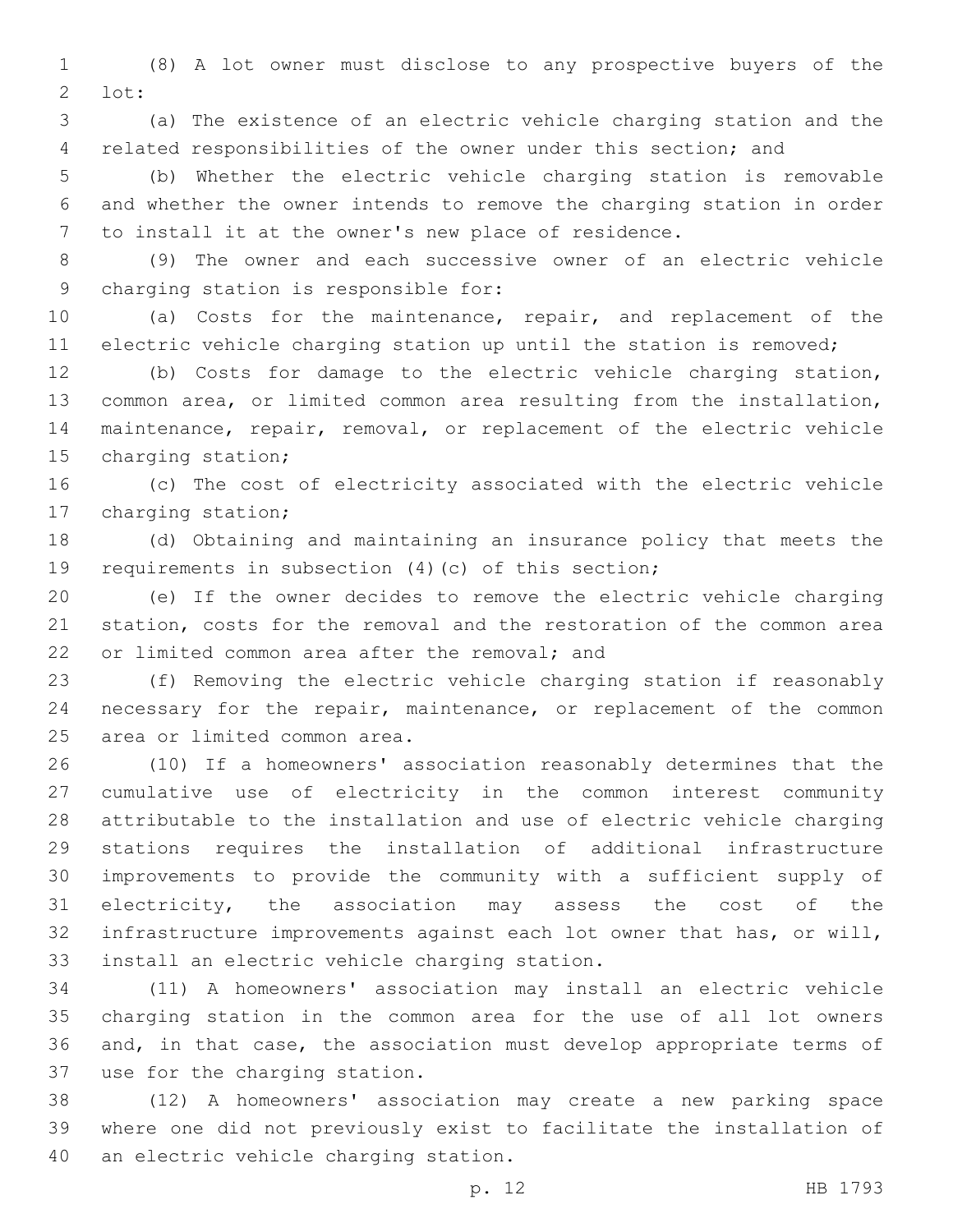(13)(a) A homeowners' association that willfully violates this section is liable to the lot owner for actual damages, and shall pay a civil penalty to the lot owner in an amount not to exceed \$1,000.

 (b) In any action by a lot owner requesting to have an electric vehicle charging station installed and seeking to enforce compliance with this section, the court shall award reasonable attorneys' fees 7 and costs to any prevailing lot owner.

 (14) The definitions in this subsection apply throughout this section unless the context clearly requires otherwise.

 (a) "Designated parking space" means a parking space that is specifically designated for use by a particular lot owner, including a garage, a deeded parking space, and a parking space in a limited common area that is restricted for use by one or more lot owners.

 (b) "Electric vehicle charging station" means a station that delivers electricity from a source outside an electric vehicle into one or more electric vehicles. An electric vehicle charging station may include several charge points simultaneously connecting several electric vehicles to the station and any related equipment needed to 19 facilitate charging plug-in electric vehicles.

 (c) "Reasonable restriction" means a restriction that does not significantly increase the cost of an electric vehicle charging station or significantly decrease its efficiency or specified 23 performance.

 NEW SECTION. **Sec. 4.** A new section is added to chapter 64.90 25 RCW to read as follows:

 (1)(a) A unit owners association may not adopt or enforce a restriction, covenant, condition, bylaw, rule, regulation, provision of a governing document, or master deed provision that:

 (i) Effectively prohibits or unreasonably restricts the installation or use of an electric vehicle charging station in compliance with the requirements of this section and for the personal noncommercial use of a unit owner, within the boundaries of a unit or 33 in a designated parking space; or

(ii) Is in conflict with the provisions of this section.

 (b) Nothing in this section prohibits an association from imposing reasonable restrictions on electric vehicle charging stations. However, it is the policy of the state to promote, encourage, and remove obstacles to the use of electric vehicle 39 charging stations.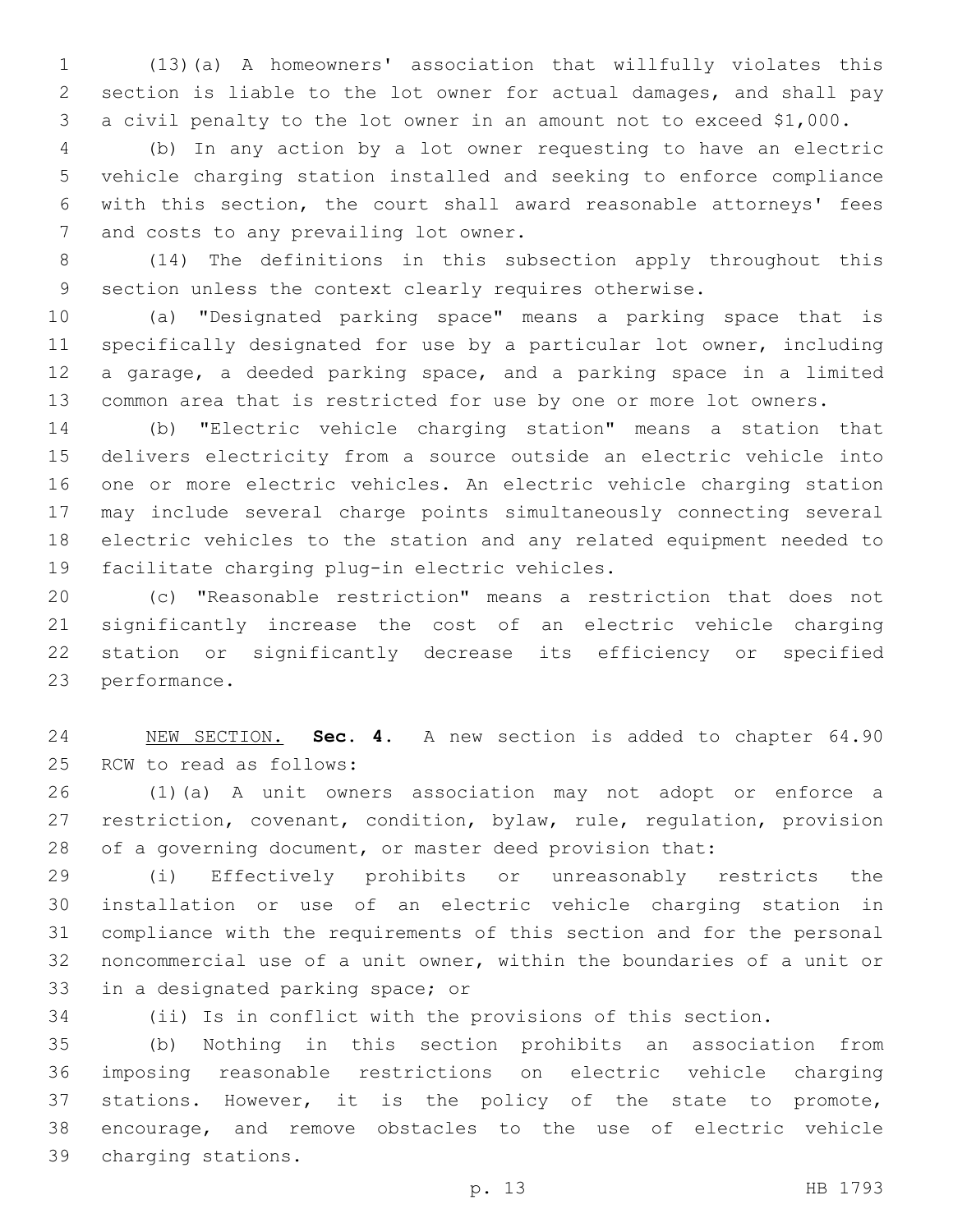(2) A unit owners association may require a unit owner to submit an application for approval for the installation of an electric vehicle charging station before installing the charging station.

 (3)(a) If approval is required for the installation or use of an electric vehicle charging station, the application for approval must be processed and approved in the same manner as an application for 7 approval of an architectural modification.

 (b) The approval or denial of an application must be in writing 9 and must not be willfully avoided or delayed.

 (c) If an application is not denied in writing within 60 days from the date of receipt of the application, the application is deemed approved, unless that delay is the result of a reasonable 13 request for additional information.

 (d) An association may not assess or charge a unit owner a fee for the placement of an electric vehicle charging station. An association may charge a reasonable fee for processing the application to approve the installation of an electric vehicle charging station, but only if such a fee exists for all applications 19 for approval of architectural modifications.

 (4) If approval is required for the installation or use of an electric vehicle charging station, a unit owners association must approve the installation within the boundaries of a unit or in a designated parking space if the installation is reasonably possible 24 and the unit owner agrees in writing to:

 (a) Comply with the association's reasonable architectural standards applicable to the installation of the electric vehicle 27 charging station;

 (b) Engage an electrical contractor familiar with the standards for the installation of electric vehicle infrastructure to install 30 the electric vehicle charging station;

 (c)(i) Provide, within the time specified in (c)(ii) of this subsection, a certificate of insurance naming the association as an additional insured on the unit owner's insurance policy for any claim related to the installation, maintenance, or use of the electric vehicle charging station, or, if the charging station is located on a common element under subsection (5) of this section, reimbursement to the association for the actual cost of any increased insurance premium amount attributable to the charging station;

 (ii) A certificate of insurance required under (c)(i) of this subsection must be provided within 14 days after the association

p. 14 HB 1793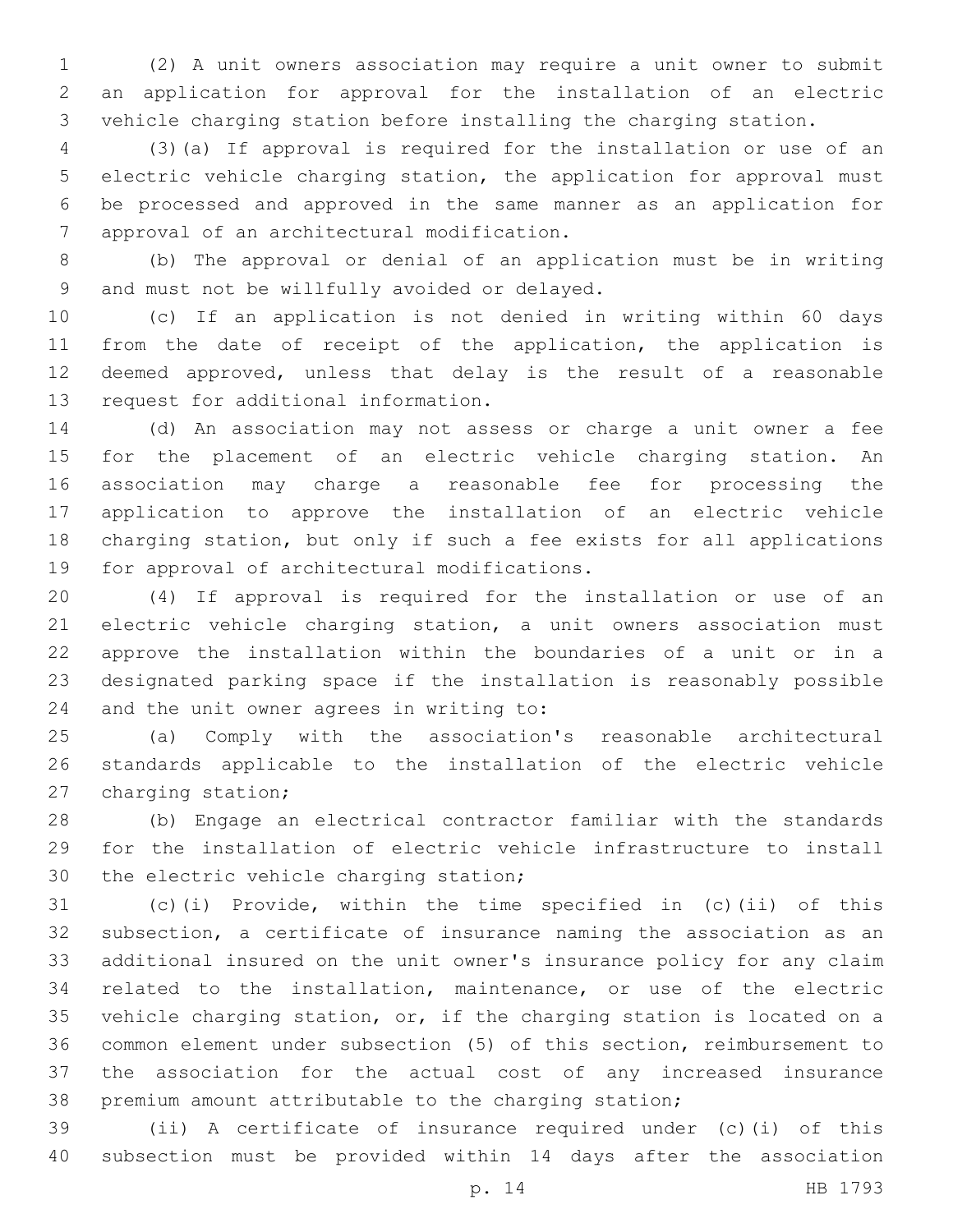approves the installation of the electric vehicle charging station. Reimbursement for an increased insurance premium amount under (c)(i) of this subsection must be provided within 14 days after the unit owner receives the association's invoice for the amount attributable 5 to the charging station;

 (d) Register the electric vehicle charging station with the 7 association within 30 days after installation;

 (e) Pay for the electricity usage associated with the separately 9 metered electric vehicle charging station; and

(f) Comply with the requirements of this section.

 (5) If installation of an electric vehicle charging station within the boundaries of a unit or in a designated parking space is impossible or unreasonably expensive, a unit owners association may authorize the installation of an electric vehicle charging station for the exclusive use of an owner in a common element that is not a limited common element designated for the use of that owner. In such cases, the association may enter into a license agreement with the owner for the use of the space in a common element, and the owner must comply with the requirements of this section.

 (6)(a) A unit owner must obtain any permit or approval for an electric vehicle charging station as required by the local government in which the common interest community is located and comply with all 23 relevant building codes and safety standards.

 (b) An electric vehicle charging station must meet all applicable 25 health and safety standards and requirements imposed by national, state, or local authorities, and all other applicable zoning, land use or other ordinances, building codes, or land use permits.

 (7)(a) Unless otherwise agreed to by written contract with the unit owners association, a unit owner is responsible for the costs of 30 installing an electric vehicle charging station.

 (b) An electric vehicle charging station installed at the unit owner's cost is property of the unit owner. Upon sale of the unit, if the charging station is removable, the unit owner may either remove it or sell it to the buyer of the unit or to the association for an agreed price. Nothing in this subsection requires the buyer or the association to purchase the electric vehicle charging station.

 (8) A unit owner must disclose to any prospective buyers of the 38 unit:

 (a) The existence of an electric vehicle charging station and the 40 related responsibilities of the owner under this section; and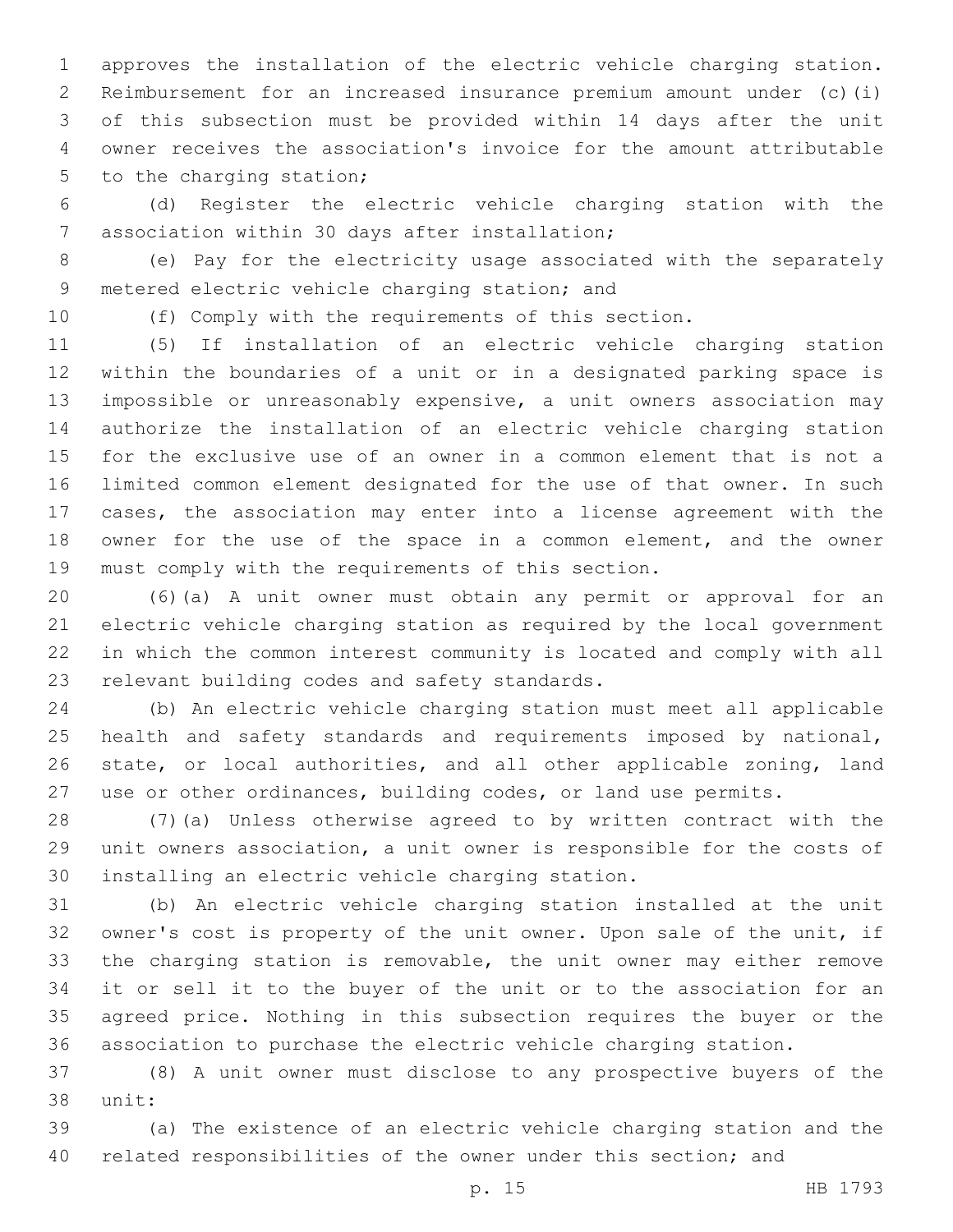(b) Whether the electric vehicle charging station is removable and whether the owner intends to remove the charging station in order to install it at the owner's new place of residence.

 (9) The owner and each successive owner of an electric vehicle 5 charging station is responsible for:

 (a) Costs for the maintenance, repair, and replacement of the electric vehicle charging station up until the station is removed;

 (b) Costs for damage to the electric vehicle charging station, common element, or limited common element resulting from the installation, maintenance, repair, removal, or replacement of the 11 electric vehicle charging station;

 (c) The cost of electricity associated with the electric vehicle 13 charging station;

 (d) Obtaining and maintaining an insurance policy that meets the requirements in subsection (4)(c) of this section;

 (e) If the owner decides to remove the electric vehicle charging station, costs for the removal and the restoration of the common element or limited common element after the removal; and

 (f) Removing the electric vehicle charging station if reasonably necessary for the repair, maintenance, or replacement of the common 21 element or limited common element.

 (10) If a unit owners association reasonably determines that the cumulative use of electricity in the common interest community attributable to the installation and use of electric vehicle charging stations requires the installation of additional infrastructure improvements to provide the community with a sufficient supply of electricity, the association may assess the cost of the infrastructure improvements against each unit owner that has, or will, install an electric vehicle charging station.

 (11) A unit owners association may install an electric vehicle charging station in the common elements for the use of all unit owners and, in that case, the association must develop appropriate 33 terms of use for the charging station.

 (12) A unit owners association may create a new parking space where one did not previously exist to facilitate the installation of 36 an electric vehicle charging station.

 (13)(a) A unit owners association that willfully violates this section is liable to the unit owner for actual damages, and shall pay a civil penalty to the unit owner in an amount not to exceed \$1,000.